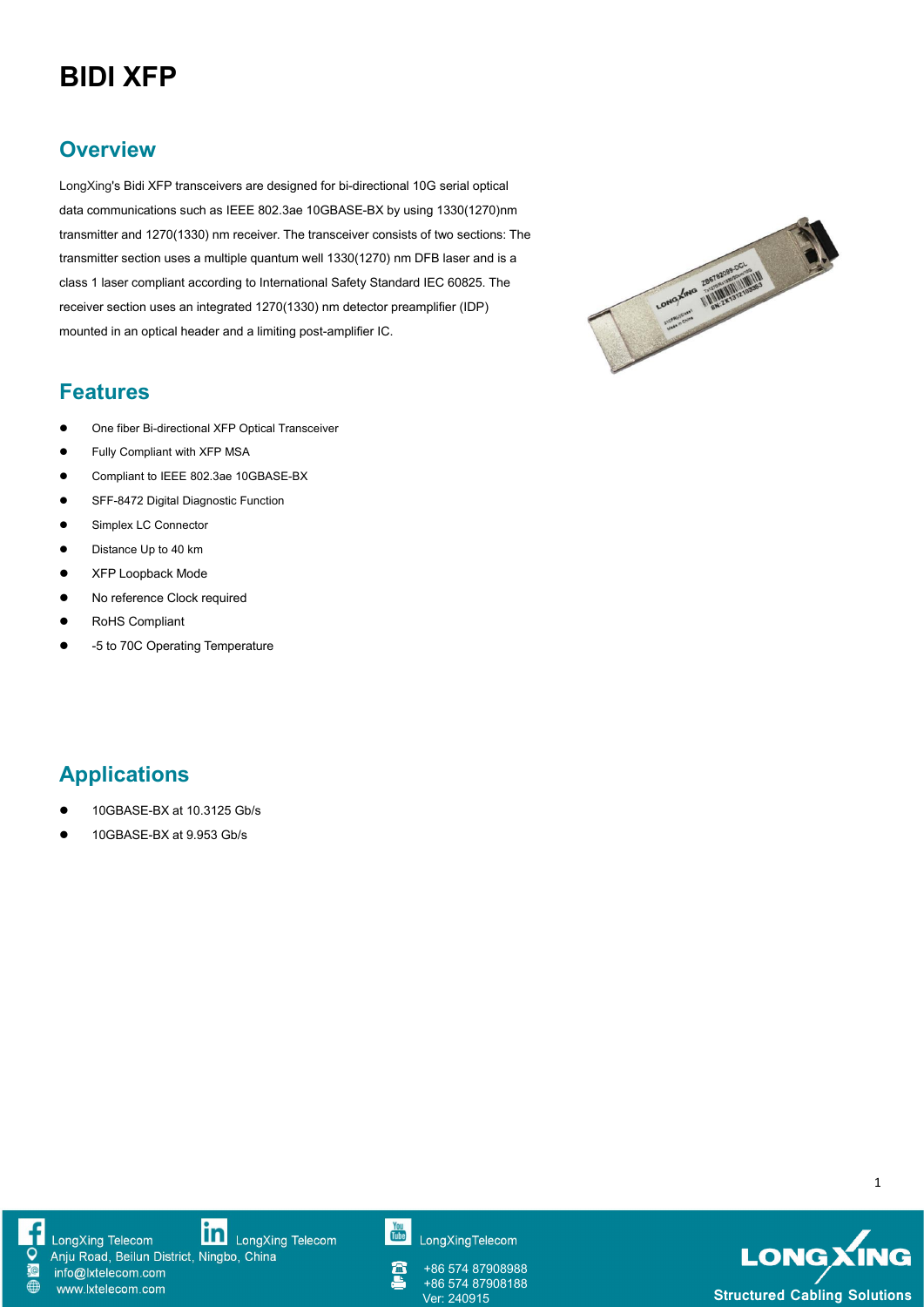| <b>Specifications</b> |                    |                                |                               |                |                 |           |               |             |                         |
|-----------------------|--------------------|--------------------------------|-------------------------------|----------------|-----------------|-----------|---------------|-------------|-------------------------|
| Package               | P/N                | Data Rate                      | Wavelengt<br>h                | OSA Type       | <b>Distance</b> | Connector | Case<br>Temp. | <b>DDM</b>  | Application             |
| <b>BIDI XFP</b>       | LXB67810<br>99-DCL | $9.95 - 11.1$<br>G             | 1270nm/13<br>30nm             | DFB/PIN        | 10km            | LC        | $0 - 70$      | $\mathsf D$ | Eth,<br>SONET,<br>10GFC |
| <b>BIDI XFP</b>       | LXB68710<br>99-DCL | $9.95 - 11.1$<br>G             | 1330nm/12<br>70nm             | <b>DFB/PIN</b> | 10km            | LC        | $0 - 70$      | $\mathsf D$ | Eth,<br>SONET,<br>10GFC |
| <b>BIDI XFP</b>       | LXB67820<br>99-DCL | $9.95 - 11.1$<br>G             | 1270nm/13<br>30nm             | DFB/PIN        | 20km            | LC        | $0 - 70$      | D           | Eth,<br>SONET,<br>10GFC |
| <b>BIDI XFP</b>       | LXB68720<br>99-DCL | $9.95 - 11.1$<br>G             | 1330nm/12<br>70nm             | <b>DFB/PIN</b> | 20km            | LC        | $0 - 70$      | $\mathsf D$ | Eth,<br>SONET,<br>10GFC |
| <b>BIDI XFP</b>       | LXB67840<br>99-DCL | $9.95 - 11.1$<br>G             | 1270nm/13<br>30 <sub>nm</sub> | DFB/PIN        | 40km            | LC        | $0 - 70$      | D           | Eth,<br>SONET,<br>10GFC |
| <b>BIDI XFP</b>       | LXB68740<br>99-DCL | $9.95 - 11.1$<br>G             | 1330nm/12<br>70 <sub>nm</sub> | <b>DFB/PIN</b> | 40km            | LC        | $0 - 70$      | $\mathsf D$ | Eth,<br>SONET,<br>10GFC |
| <b>BIDI XFP</b>       | LXB67860<br>99-DCL | $9.95 - 11.1$<br>G             | 1270nm/13<br>30 <sub>nm</sub> | DFB/APD        | 60km            | LC        | $0 - 70$      | D           | Eth,<br>SONET,<br>10GFC |
| <b>BIDI XFP</b>       | LXB68760<br>99-DCL | $9.95 - 11.1$<br>G             | 1330nm/12<br>70nm             | DFB/APD        | 60km            | LC        | $0 - 70$      | $\mathsf D$ | Eth,<br>SONET,<br>10GFC |
| <b>BIDI XFP</b>       | LXB67810<br>99-DEL | $9.95 - 11.1$<br>G             | 1270nm/13<br>30nm             | DFB/PIN        | 10km            | <b>LC</b> | $-10 - 85$    | D           | Eth,<br>SONET,<br>10GFC |
| <b>BIDI XFP</b>       | LXB68710<br>99-DEL | $9.95 - 11.1$<br>G             | 1330nm/12<br>70nm             | <b>DFB/PIN</b> | 10km            | LC        | $-10 - 85$    | $\mathsf D$ | Eth,<br>SONET,<br>10GFC |
| <b>BIDI XFP</b>       | LXB67820<br>99-DEL | $9.95 - 11.1$<br>G             | 1270nm/13<br>30nm             | DFB/PIN        | 20km            | <b>LC</b> | $-10 - 85$    | $\mathsf D$ | Eth,<br>SONET,<br>10GFC |
| <b>BIDI XFP</b>       | LXB68720<br>99-DEL | $9.95 - 11.1$<br>G             | 1330nm/12<br>70nm             | <b>DFB/PIN</b> | 20km            | <b>LC</b> | $-10 - 85$    | $\mathsf D$ | Eth,<br>SONET,<br>10GFC |
| <b>BIDI XFP</b>       | LXB67840<br>99-DEL | $9.95 - 11.1$<br>G             | 1270nm/13<br>30nm             | <b>DFB/PIN</b> | 40km            | <b>LC</b> | $-10 - 85$    | $\mathsf D$ | Eth,<br>SONET,<br>10GFC |
| <b>BIDI XFP</b>       | LXB68740<br>99-DEL | $9.95 - 11.1$<br>${\mathsf G}$ | 1330nm/12<br>70nm             | <b>DFB/PIN</b> | 40km            | LC        | $-10 - 85$    | $\mathsf D$ | Eth,<br>SONET,<br>10GFC |

SORIE

www.lxtelecom.com

LongXing Telecom<br>
Anju Road, Beilun District, Ningbo, China<br>
info@lxtelecom.com<br>
www.lxtelecom.com

You<br>Tube LongXingTelecom

+86 574 87908988<br>+86 574 87908188<br>Ver: 240915 Â



 $\overline{2}$